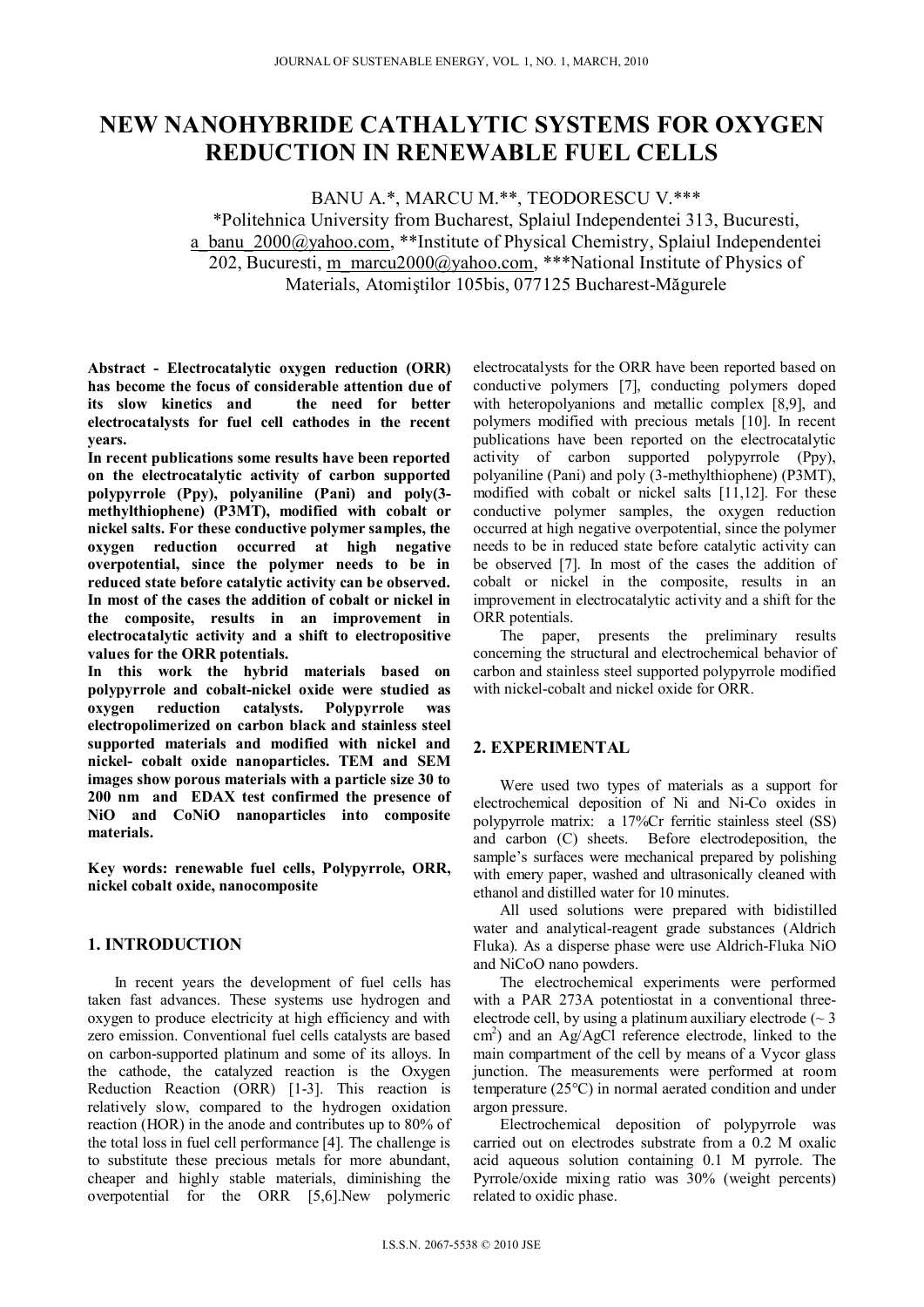The polymeric hybrid materials were obtained using potentiostatic technique [13, 14] at 0.9V after cyclic voltammetry preliminary studies. The polypyrrole nickel material was electrodeposited on stainless steel surface oxide (SS/PpyNiO), and the polypyrrole Nickel cobalt oxide on carbon (C/Ppy NiCoO). Before electrolysis the solutions containing pyrrole and oxidic nano powders were stirred for homogenization for five hours at 1500 rpm.

The electrochemical behavior was carried out by cyclic voltametry technique in  $0.5M$  Na<sub>2</sub>SO<sub>4</sub> solution between  $+0.7V$  and  $-0.2V$  with 50 mV s<sup>-1</sup> scanning rate.

The oxygen reduction reaction performance was evaluated in a 0.5 M KOH solution at room temperature, using cathodic polarization method between 0V and -0.7 V in an argon atmosphere and oxygen dissolved with  $1 \text{mVsec}^{-1}$ (quasi stationary state).

The morphological and compositional characterization was performed by using transition electron microscopy Jeol 200CX.

## **3. RESULTS AND DISCUSSIONS**

## **3.1. Electrochemical characterization**

Figure 1 show results obtained from electrochemical characterization using cyclic voltammetry technique in  $0,5M$  Na<sub>2</sub>SO<sub>4</sub> solution, for both electrode materials, C/PpyNiCoO and SS/PpyNiO. The cyclic voltammogrames show a very well stability of materials for about one volt width of potential range, between -0,2V and  $+$  0,7V (figure 1). The curves have similar shape for both systems, however can be estimate that C/PpyNiCoO is more stable in oxidizing conditions comparing with SS/PPyNiO material.

In the other hand, in the case of C/PpyNiCoO, the entrapping of oxidic phase not lead to significant increasing of the active electrode surface. That can be seen in the very small increasing (less than 8%) of the voltammetric current do to solid particles (curve 2, fig. 2 a). Therefore it can be assumed that, unlike SS/Ppy/NiO, this increase is rather the result of active surface growth due to possible morphological changes of polymer layer and not of reversible transition involving different redox species of nickel or cobalt.



**graphite /polypyrrole-NiCoO (2)** 



**Fig. 1b - CV curves for stainless steel /polypyrrole (1), stainless steel /polypyrrole-NiO (2). Test carried out in**   $Na<sub>2</sub>SO<sub>4</sub>$  0,5 M solution at 50 mV s<sup>-1</sup>.

#### **3.2. Structural characterization**

As is shown in the figure 2, the polypyrrole NiCoO hybrid electropolimerized on carbon substrate has a relative homogeneous structure with micro and nano sized oxidic particles. The obtained film has an average thickness of 600-800 nm, figure 2c. These particles can be seen as an agglomerate one, with an average dimension between 100 nm and 300 nm (figure 2b).



**Fig. 2 TEM images of NiCoO powder (a), Ppy-NiCoO composite (b, c) and EDX spectrum of PPy+NiCoO composite.** 

### **3.3. Catalytic activity for ORR**

To asses the electrocatalytic activity of NiCoO particles for oxygen reduction reaction, were carried out potentiostatic measurements under quasi stationary conditions (scan rate  $1 \text{mVsec}^{-1}$ ) for C/PPy and C/PpyNiCoO systems. The figure 3 presents typical results obtained in aerated 0,5M KOH solution.

It is noted that the presence of NiCoO particles in polymeric matrix results an increasing of about 25% of reduction current of dissolved oxygen. Should be emphasized that this behavior can not be solely to the active surface increasing (which emerged as the cyclic voltametry measurements is only about 8%), proving that NiCoO have catalytic activity for oxygen reduction. The same conclusion is supported by the fact that in the presence of NiCoO particles the oxygen reduction process starts at lower electrode potential than in the electrocatalyst absence.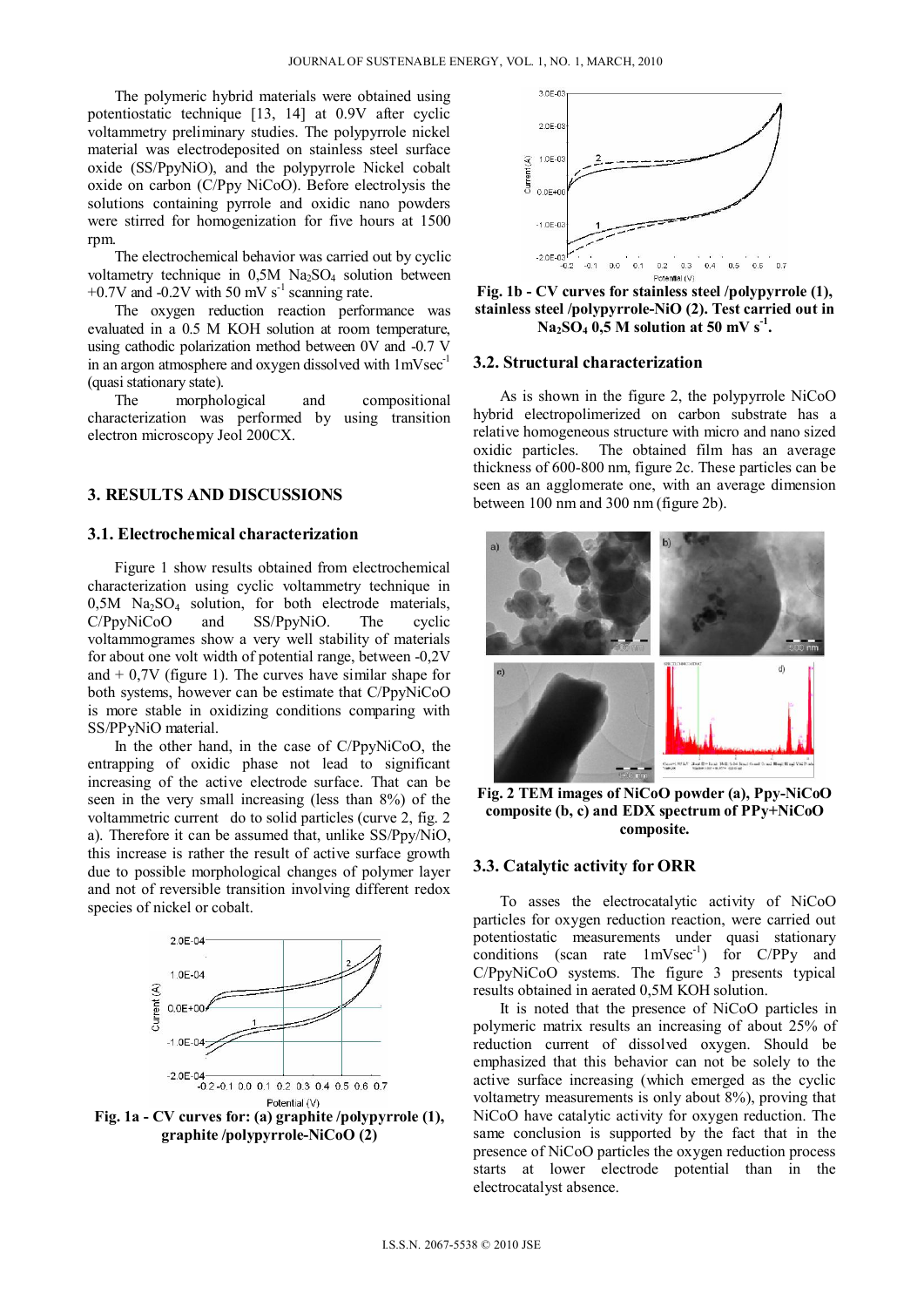

**oxygen. Scan rate: 1 mV s-1.** 

Figure 4 presents the polarization curves under quasi stationary condition for oxygen reductions reaction on SS/PpyNiO electrode.



**Fig. 4 - Polarization curves of oxygen reduction on stainless steel electrode modified with Ppy (1) and Ppy-NiO (2) in KOH 0,5 M solution and dissolved** oxygen. Scan rate: 1 mV s<sup>-1</sup>.

From this figure it can be assumed that the increasing of the cathodic current in the presence of NiO particles entrapped in polymeric matrix is due to either oxygen reduction reaction catalyzing (catalytic activity of Polypyrrole for this reaction is certainly negligible), either of the other reduction reaction on the surface which involve the nickel species.

To elucidate this point of view were the same type of measurements made with electrodes coated with PpyNiO in the absence and presence of the dissolved oxygen [15].

The figure 5 presents the reduction curves performed in 0,5M KOH solution after (curve 2) and before (curve 1) argon bubbling.

It is noted that presence of dissolved oxygen increases the cathodic current at lower potential value of - 0,2V, suggesting that in this potential range occur catalytic effect of NiO on dissolved oxygen reduction reaction.



**Fig. 5 - Polarization curves of oxygen reduction on stainless steel electrode modified with Ppy-NiO (1) under argon pressure and (2) in aerated 0,5 M KOH solution. Scan rate: 1 mV s-1.** 

For an easier interpretation of these results, based on data from figure 5, was calculate the amount of oxygen reduction current values at the same potential for aeration (curve 2) and deaeration (curve 1) conditions. Thus in figure 6 is presented obtained current values as a potential function.



**Fig. 6 - Variation of oxygen reduction current with potential of stainless steel electrode modified with Ppy/NiO.** 

From that it is obvious the electrocatalytic behavior of PpyNiO composite material, observing that the oxygen reduction begins at lower potential of about -0.25V. However, the curve from the figure 6 suggest that the oxygen reduction reaction occurs with significant rates only at electronegative potential than -0.5V

## **CONCLUSIONS**

From these preliminary obtained results can be concluded the following:

The study of conducting polymer/oxide electrocatalysts represents a promising extension for oxygen reduction reaction in fuel cells.

Both studied materials have an electrocatalytic properties concerning oxygen electroevolution.

The C\PpyNiCoO hybrid material shows a better electrochemical behavior for largest potential range than SS/PpyNiO in neutral solution.